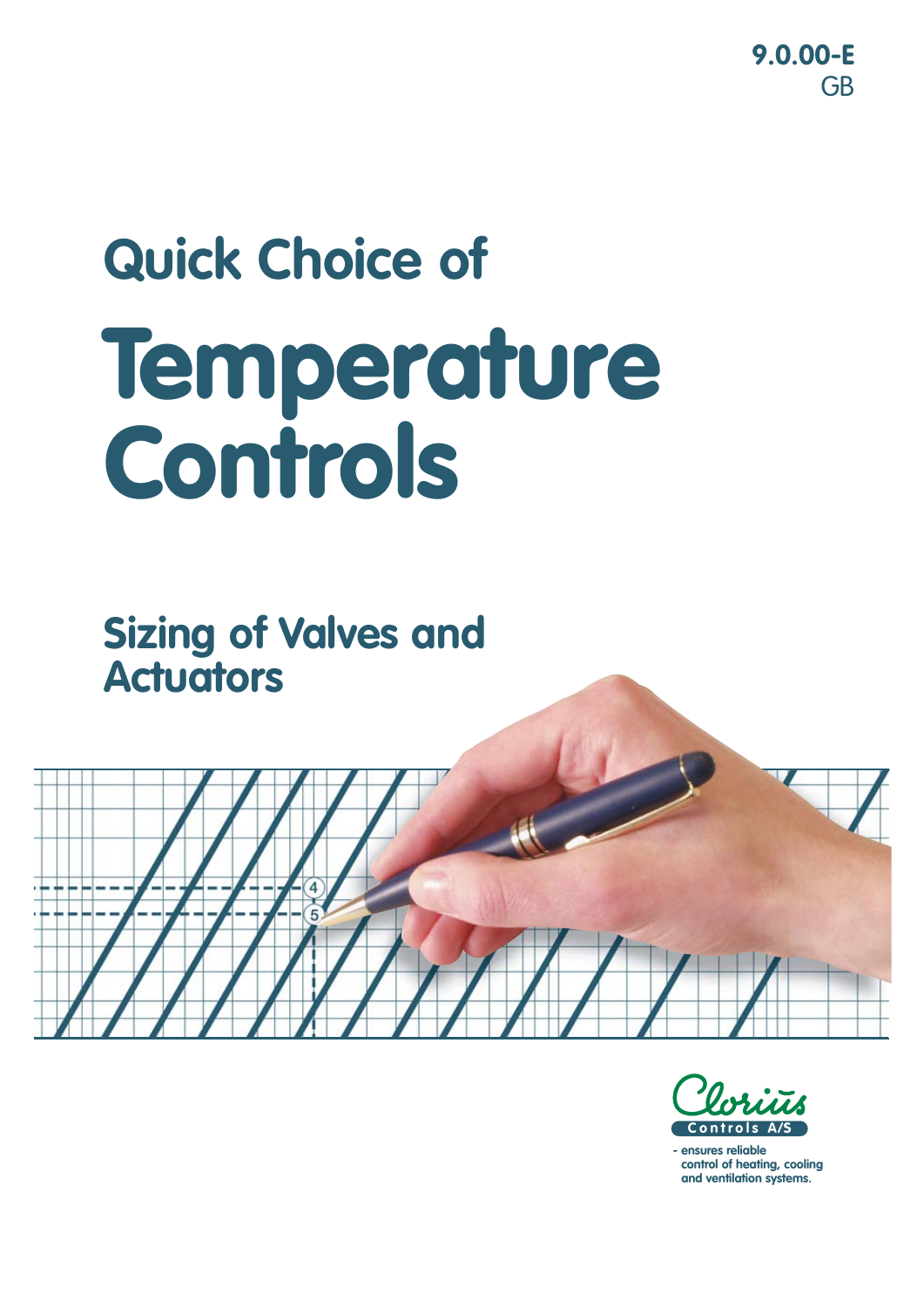## **Quick Choice of Temperature Controls**

Ever since 1902 we have produced reliable temperature controls for nearly all forms of water, oil and steam systems.

The experience thereby gained has formed the basis of the present control and valve programme, which makes it possible to determine the optimal combination of valve and actuator.

#### **Control types**

#### **Self-acting Temperature Controllers**

- Work on the liquid expansion principle without any auxiliary energy
- P-controls
- Reliable under all conditions
- Secured against over-temperature

#### **Electronic Temperature Controllers**

- Low energy consumption
- PI and PID performance
- Adjustable PID-values
- Many adjustment possibilities

#### **Control Valves**

All of our control valves fulfil the demands for seat leakage as per VDI/VDE 2174, i.e. the flow through the closed valve is less than the percentage of full flow (by same  $\Delta p_{v}$ ) indicated in this table:

| <b>Type of valve</b>    | Max. seat leakage |
|-------------------------|-------------------|
| Single seated           | 0.05%             |
| Single seated, balanced | 0.05%             |
| Double seated           | 0.5%              |
| 3-way                   | 0.5%              |

Regarding the control characteristics and general characteristics of the valves, please refer to the corresponding data sheets. We can deliver the valves with certificates from the maritime classification companies.

#### **Sizing of Controls**

#### **General points**

The diagrams have been worked out to obtain the optimal combination of valve and thermostat etc.

In order to secure stability in the control circuit the following points should be observed:

The valve is to be sized according to load and pressure – over sizing (too big valve) corresponding to a large proportional band (PB) may cause unstable control. In case of thermostat control with large

load variations a small proportional band should be avoided. The proportional band (PB) is calculated as the rated travel (mm) of the valve divided by the amplification of the thermostat (mm/ $\degree$ C) = the two last figures of the type description of the V-thermostat. It is strongly recommended to calculate the PB.

Example: 20 M1F valve (rated travel 6.5 mm) with V4.05 thermostat: **PB= 6,5/0,5 = 13ºC**

Experience shows that a PB-value in the green field, 8-13ºC, is often to be preferred:

| <b>Load</b><br>variation | Proportional<br>band (PB) | Colour |
|--------------------------|---------------------------|--------|
| Small                    | $4 - 8$ °C                | Red    |
| Medium                   | 8-13 °C                   | Green  |
| Large                    | Above 13 °C               | Yellow |

To avoid noise as well as wear and tear the sizing pressure drop  $\Delta p_{V}$  across control valves for water should not exceed 1 bar in domestic premises. Otherwise the control should be distributed on more valves.

 $\Delta p_v$  must be at least 10% of the total pressure drop of the control circuit.

Control circuits with 2-way valves should be sized so that the pressure drop across the valve  $\Delta p_{A\rightarrow B}$  is 30-50% of the total pressure drop of the control circuit  $(\Delta p_{A\rightarrow B} + \Delta p_{B\rightarrow A})$ , fig. 1.



Control circuits with 3-way valves should be sized so that the following rules are observed:

- 1. The pressure drop across the valve port A and AB  $(\Delta p_{A\rightarrow AB})$  is more than 50% of the pressure drop across the section C-A  $(\Delta p_{C\rightarrow A})$ , fig. 2 and 3.
- 2. The pressure drop across the section C-A  $(\Delta p_{C\rightarrow A})$  should be less than 25% of the pump pressure H, fig. 2 and 3.
- 3. The pressure drop across the section C-A  $(\Delta p_{\text{c}})$  should be equal to the pressure drop across the section C-B ( $\Delta p_{C\rightarrow B}$ ), fig. 2 and 3.



ART A

**Control Systems for Water** Necessary sizing values:

- 1. Max. water flow: G m<sup>3</sup>/h  $(e.g. G = 3.0 m<sup>3</sup>/h)$
- 2. Pressure drop  $\Delta p_{V}$  in bar across valve at G m<sup>3</sup>/h (e.g.  $\Delta p_v = 0.1$  bar).
- 3. Pressure drop  $\Delta p_{L}$  in bar across closed valve (e.g.  $\Delta p_l = 5.0$  bar)
- 4. The working pressure of the system  $p$  bar (e.g.  $p = 5$  bar)
- 5. The working temperature of the system T  $^{\circ}$ C (e.g. T = 90 $^{\circ}$ C)
- 6. Load variation of the system (e.g. medium = green field)

In diagram 1 the correct valve size is determined by the intersection between the lines for the water flow G and the pressure drop  $\Delta p_{v}$  (e.g. 32 mm valve).

The required proportional band (green field) and the max pressure  $\Delta p_{L}$ , against which the controller is to close, is decisive for the choice of thermostat etc. which can be found from the table – e.g. 32 mm single seated valve + V8.09 thermostat  $(\Delta p_{\perp} = 6.8 \text{ bar}) \text{ or } 32 \text{ mm}$  M3F valve + V4.10 thermostat ( $\Delta p_{L} = 12$  bar).

When controlling cooling systems with V-thermostat and 2-way valve, reverse acting valves type L2SR, M2FR, G2FR or H2FR should always be used. See data sheet.

#### **Control Systems for Steam**

Only 2-way valves should be used for steam. Necessary sizing values:

- 1. Max. steam flow: G ton/h  $(e.q. G = 1.5 ton/h)$
- 2. Inlet pressure (saturated steam)  $p_1$  bar absolute (e.g.  $p_1 = 10$  bar)
- 3. Steam temperature T at  $p_1$  bar  $(e.g. T = 179^{\circ}C)$
- 4. Variation of load in the system (e.g. medium = green field)

In diagram 2 the vertical line for the actual inlet pressure  $p_1$  should be followed to the intersection with the line for  $\delta = 0.42$ (or below if a smaller  $\delta$  is specified). The intersection between the horizontal line from this point and the line for steam flow G lies in the field for the optimal valve size (e.g. 40 mm valve).

The required proportional band (green field) and the max pressure  $\Delta p_L$ , against which the controller is to close, is decisive for the choice of thermostat etc. which can be found from the table – e.g. 40 mm single seated balanced M1FB valve + V8.09 thermostat ( $\Delta p_{L} = 11$  bar).

#### **Valve Material**

The necessary valve material is determined by diagram 3 at the intersection for the actual temperature and pressure lines.

#### **Control Systems for Other Media**

Oil systems with viscosity  $v_k$  in: If actual cSt <  $35\cdot\sqrt{G\cdot\sqrt{\Delta p}}$  should

be sized as water systems. The flow G measured in m3 /h. If measured in kg/h, G will have to be divided by the density of the oil (in kg/m<sup>3</sup>) before entering diagrams. When sizing other oil systems – or systems for other media – please contact our company.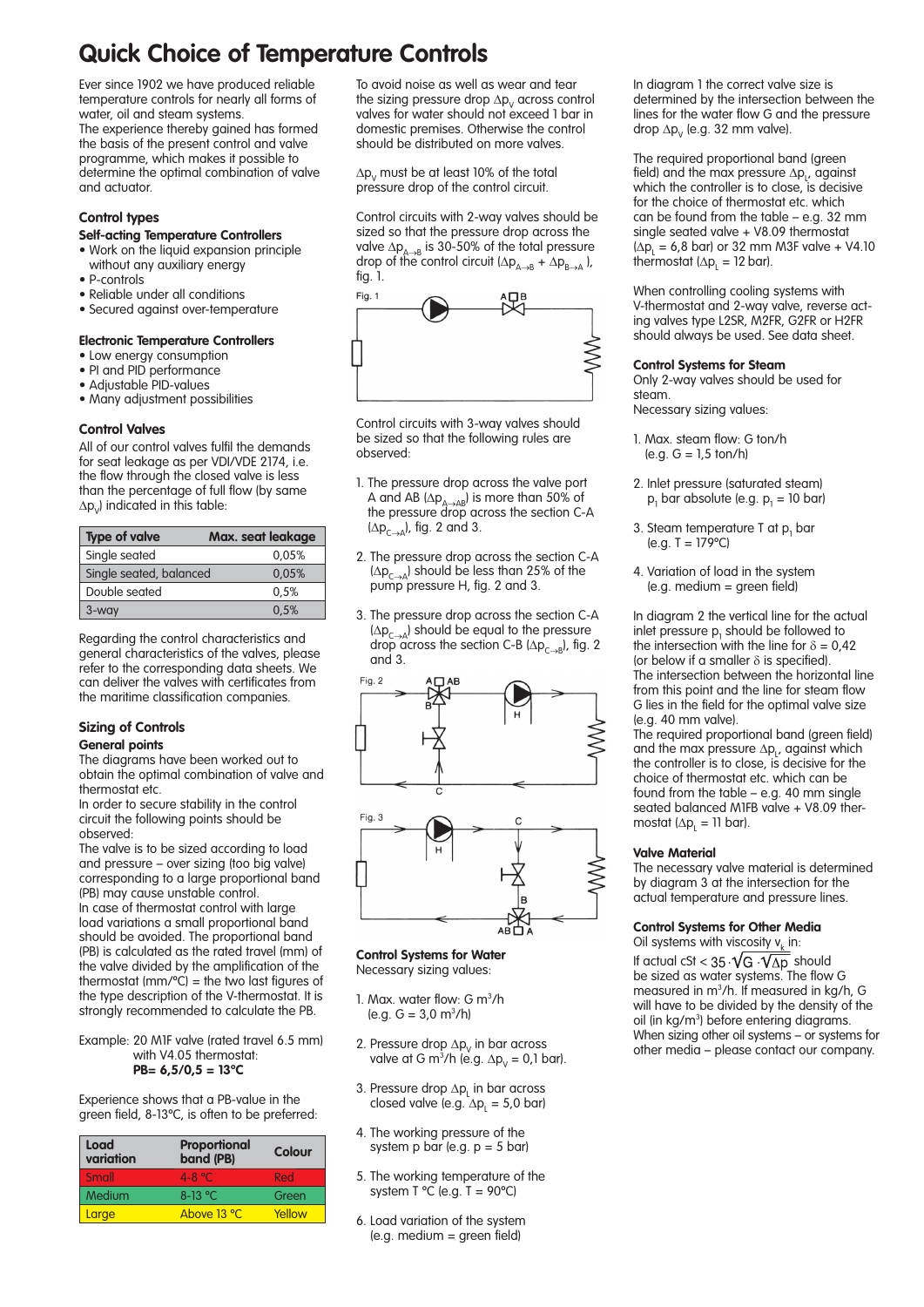### **Sizing for Water Diagram 1**

**0 8**



 $1 \text{ bar} = 100 \text{ kPa} = 10,2 \text{ mVS} = 0,99 \text{ Atm.} = 1,02 \text{ kp/cm}^2$ 

 $1 cSt = 0.01 St = 10-6 m<sup>2</sup>/sec.$ 

 $\text{``Ssec.}$  <sup>o</sup> Einto cSt:  $v_k \cong 7.6 \times {}^{o}E \cdot (1-1/{}^{o}E^3)$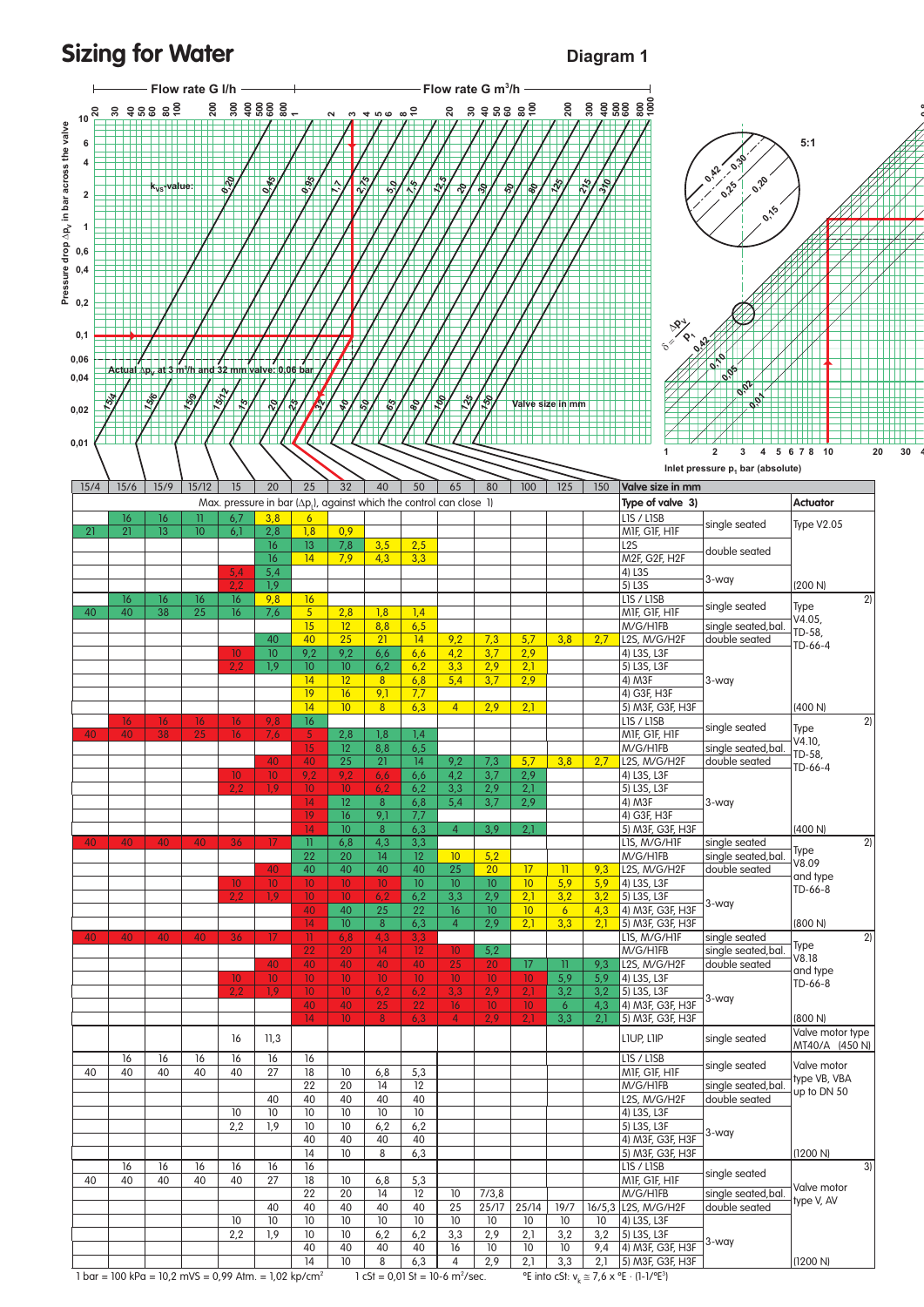**Sizing for Steam Diagram 2** 



- 1) As  $\Delta p_{L}$  is normally decreasing by increasing inlet pressure  $p_1$ , all  $\Delta p_1$  values for water are calculated for  $p_1 = \Delta p_1$  - and for steam as max allowable inlet pressure (pos. pressure) on the basis of vacuum behind the valve. For 15/4 and 15/6 mm valves where  $\Delta p_{V}$  is increasing by increasing inlet pressure  $(p_1)$  is minimum by  $\Delta p_y = 0$ ,  $\Delta p_L$  is, however, in both cases calculated as the max. allowable inlet pressure  $p_1$  by  $\Delta p_v = 0$ .
- 2) Colour code (PB) is only valid for thermostats. The other type designations apply to pressure differential controls – with the same tabular values.
- 3) Tabular values preceded by a slanted stroke (e.g. 4,9/0,5) apply for motors with spring  $r$ eturn – in cases where  $\Delta p_{L}$  is reduced.
- 4) Tabular values valid for mixing valves by closing port  $A(2)$  – and for diverting valves by opening port B(3). See also: 5).
- 5) For mixing valves by closing port B(3) and for diverting valves by opening port  $A(2) - \Delta p_L$  is independent of actuator.

 The sizing chart for steam is based on saturated steam. For superheated steam increase the required flow rate by the percentage shown in this table before entering the chart:



We reserve the right of changes without notice. 0 120 130 200 225 250 300 350 °C  $\Omega$ 6 10 16 20 25 30 40 Bar 16 24 170 **Diagram 3** Pressure/Temperature according to DIN 2401 **Thermostat down: Without Cooling Unit Cooling Unit KS-4 Cooling Unit KS-5/KS-6** Thermostat up: **Without Cooling Unit Must be avoided** Must be avoided 11 13 15,5 PN 16 Cast iron **(M1, M2) (M3) (M1, M2)** PN 16 Gun metal (L1, L2) **(M3) 25-65 mm** PN 40 Cast steel (H1, H3) PN 40 Cast steel (H2), 20-80 mm PN 25 Nodular cast iron (G1,G2,G3) PN 25 Cast steel (H2), 100-150 mm PN 10 Gun metal (L3), 15-200 mm Cast iron (M3), 80-200 mm PN 6 Gun metal (L3), 250-300 mm Cast iron (M3), 250-300 mm